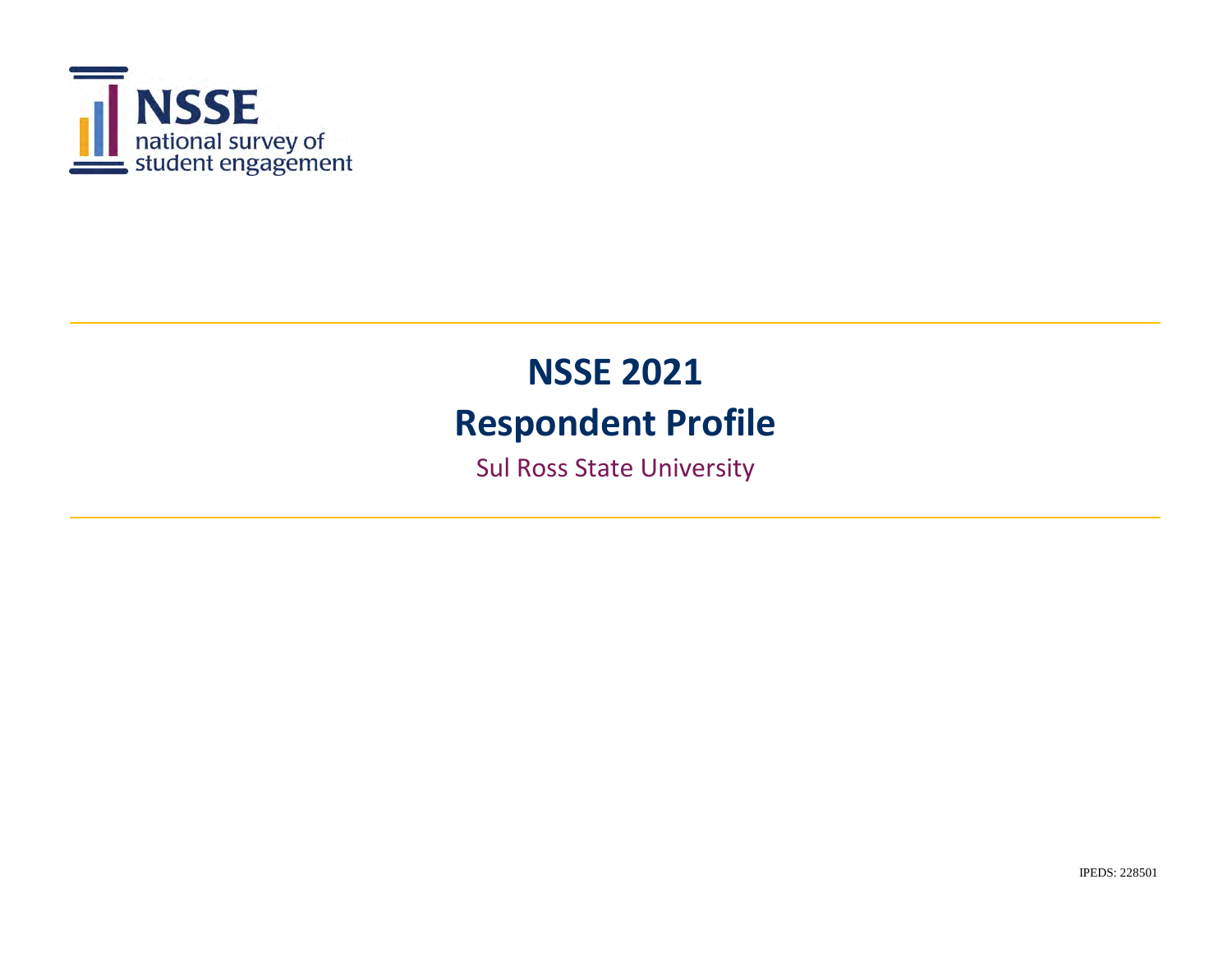

## **NSSE 2021 Respondent Profile About This Report**

The *Respondent Profile* presents both student- and institution-reported demographic information, allowing you to examine similarities and differences between your students and those at your comparison group institutions. This report uses information from all randomly selected or census-administered students. The display below highlights important details in the report to keep in mind when interpreting your results. For more information please visit our website (**nsse.indiana.edu**) or contact your NSSE Project Services team.

|                |     | <b>NSSE</b><br>national survey of<br>student engagement |                         |                                                      |                        |          |                              |                  |                            |                |                       |                | <b>NSSE Respondent Profile</b><br><b>NSSEville State University</b> |     |                              |                |                        |              |                       |         |
|----------------|-----|---------------------------------------------------------|-------------------------|------------------------------------------------------|------------------------|----------|------------------------------|------------------|----------------------------|----------------|-----------------------|----------------|---------------------------------------------------------------------|-----|------------------------------|----------------|------------------------|--------------|-----------------------|---------|
|                |     |                                                         |                         |                                                      |                        |          |                              |                  | <b>First-Year Students</b> |                |                       |                |                                                                     |     |                              | <b>Seniors</b> |                        |              |                       |         |
| $\overline{2}$ |     | 3                                                       |                         |                                                      | <b>NSSEville State</b> |          | <b>Admissions</b><br>Overlap |                  | Carnegie UG<br>Program     |                | <b>NSSE</b><br>Cohort |                | <b>NSSEville State</b>                                              |     | <b>Admissions</b><br>Overlap |                | Carnegie UG<br>Program |              | <b>NSSE</b><br>Cohort |         |
|                |     | Item wording<br>or description                          | Variable<br>name        | <b>Response options</b>                              | Count                  | 96       | Count                        | 96               | Count                      | $\frac{96}{6}$ | Count                 | 96             | Count                                                               | 96  | Count                        | $\frac{96}{2}$ | Count                  | 96           | Count                 |         |
|                | 22a | How many majors do                                      | MAJnum                  | One                                                  | 617                    | 97       | 28,054                       | 87               | 28,016                     | 86             | 157,648               | 84             | 872                                                                 | 97  | 46,353                       | 88             | 45,610                 | 85           | 237,490               | 86      |
|                |     | you plan to complete?                                   |                         | More than one                                        | 27                     |          | 4.012                        | 13               | 4,760                      | -14            | 30,978                | 16             | 31                                                                  |     | 6,700                        | - 12           | 8.037                  | 15           | 40,302                | 14      |
|                |     | (Do not count minors.)                                  |                         | Total                                                | 644                    | 100      | 32,066                       | 100              | 32,776                     | 100            | 188,626               | 100            | 903                                                                 | 100 | 53,053                       | 100            | 53,647                 | 100          | 277,792               | 100     |
|                |     | First major or                                          | <b>MAJfirstcol</b>      | Arts & Humanities                                    | 59                     | $\Omega$ | 2,450                        | $\mathcal{I}$    | 2,351                      | $\overline{7}$ | 18,775                |                | 75<br>5                                                             |     | 5,187                        | 10             | 4,938                  | $\Omega$     | 30,787                | 10      |
|                |     | expected first major, in<br>NSSE's default related-     | <b>(Recoded</b><br>from | Biological Sci., Agriculture,<br>& Natural Resources | 78                     | 12       | 3,087                        | $\bullet$        | 3,789                      |                | 21,430                | 11             | 135                                                                 | 15  | 3.932                        |                | 5,134                  | $\circ$      | 24,972                | $\circ$ |
|                |     | major categories.<br>(This does not reflect             | MAJfirst)               | Physical Sci., Mathematics,<br>& Computer Science    | 44                     |          | 1,681                        |                  | 8.4                        | F              | 10,680                | 6              | 43                                                                  |     | 2.595                        | -5             | 2.645                  | -6           | 13.331                |         |
|                |     | any customization                                       |                         | <b>Social Sciences</b>                               | 62                     |          | 3.6.                         |                  | 3.112                      | $\circ$        | 21,261                | 10             | 106                                                                 | 10  | 6,914                        | 13             | 6,503                  | 12           | 36,974                | 13      |
|                |     | made for the Major                                      |                         | <b>Business</b>                                      | 68                     | 10       | 1, 56                        | 15               | 4,600                      | 15             | 27,025                | 16             | 101                                                                 | 12  | 8,507                        | 17             | 8,231                  | 16           | 46,560                | 18      |
|                |     | Field Report.)                                          |                         | Communications, Media,<br>& Public Relations         | 26                     |          | 1,280                        | $\overline{4}$   | 1.176                      |                | 7,670                 | $\overline{4}$ | 43                                                                  |     | 2,328                        |                | 2,066                  |              | 11,461                |         |
|                |     |                                                         |                         | Education                                            | 17                     |          | 3,504                        | 10               | 2,709                      | 8              | 15,175                |                | 16                                                                  |     | 6,459                        | 11             | 5.401                  | 10           | 23,822                |         |
|                |     |                                                         |                         | Engineering                                          | 154                    | 31       | 1,767                        |                  | 3,379                      | -11            | 14,439                | $\mathbf Q$    | 199                                                                 | 25  | 2.350                        | -5             | 4,837                  | $\mathbf Q$  | 18,046                |         |
|                |     |                                                         |                         | <b>Health Professions</b>                            | 88                     | 10       | 5.975                        | 17               | 5.743                      | 16             | 28,011                | 14             | 110                                                                 | 11  | 7,471                        | 13             | 7.142                  | 12           | 37,082                | 13      |
|                |     |                                                         |                         | <b>Social Service Professions</b>                    | 6                      |          | 1,943                        | 6                | 1.465                      | -5             | 8,021                 | 5              | $\mathbf Q$                                                         |     | 3,283                        | -6             | 2.676                  | -5           | 13,881                | 5       |
|                |     |                                                         |                         | All Other                                            | 36                     |          | 1,080                        | $\boldsymbol{A}$ | 1.032                      | -3             | 7,695                 | 4              | 65                                                                  |     | 3.671                        |                | 3,711                  |              | 18,809                |         |
|                |     |                                                         |                         | Undecided, Undeclared                                | $\mathcal{D}$          |          | 1,467                        | ×                | 1.416                      |                | 7,727                 |                | $\overline{0}$                                                      |     | 151                          | $\Omega$       | 165                    | $\mathbf{0}$ | 976                   |         |
|                |     |                                                         |                         | Total                                                | 640                    | 100      | 31.952                       | 100              | 32.666                     | 100            | 187.909               | 100            | 902                                                                 | 100 | 52.848                       | 100            | 53.449                 | 100          | 276.701               | 100     |

- 1. **Class level:** As reported by your institution. 4.
- 2. Item numbers: Numbering corresponds to the survey facsimile available on the NSSE website.
- 3. *Item wording and variable names:* Survey items are in the same order and wording as they appear on the instrument. Variable names are included for easy reference to your data file and codebook.
- *Response options:* Response options are worded as they appear on the instrument (except where abbreviations are used for formatting purposes).
- *Item numbers:* Numbering corresponds to the survey facsimile available on the NSSE website. *Count and column percentage (%):* The Count column contains the number of students who selected the corresponding response option. The column percentage is the weighted percentage of students selecting the corresponding response option.

Note: Column percentages are weighted by institution-reported sex and enrollment status. Comparison group percentages are also weighted by institutional size. Counts are unweighted and cannot be used to replicate column percentages. For details visit: **go.iu.edu/NSSE-weights**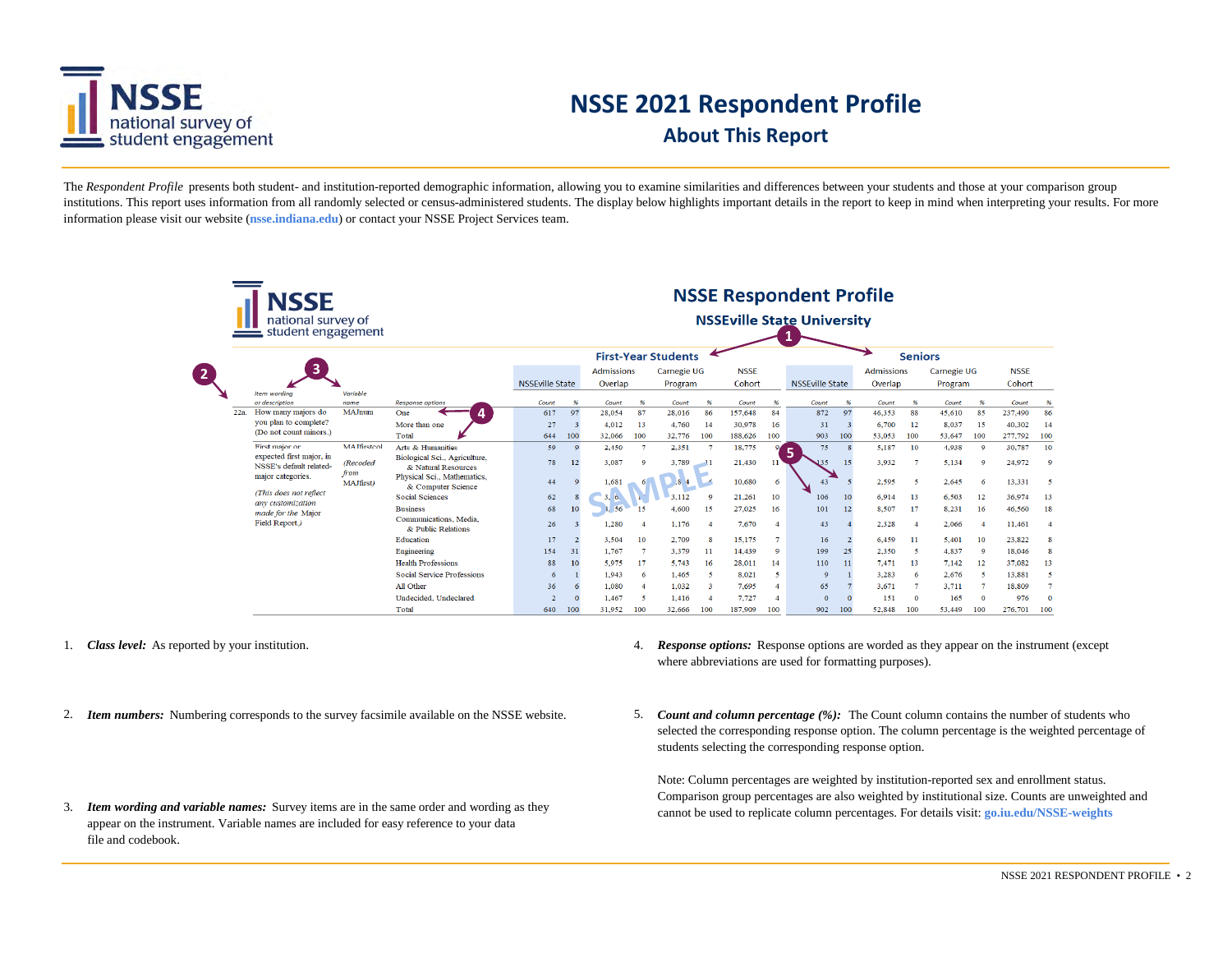

#### **Sul Ross State University**

|      |                                             |                              |                                                      |                 |                |                  |                 | <b>First-Year Students</b> |                |             |                 |                |                |                  | <b>Seniors</b>  |                |                 |             |                  |
|------|---------------------------------------------|------------------------------|------------------------------------------------------|-----------------|----------------|------------------|-----------------|----------------------------|----------------|-------------|-----------------|----------------|----------------|------------------|-----------------|----------------|-----------------|-------------|------------------|
|      |                                             |                              |                                                      |                 |                |                  |                 |                            |                | NSSE 2020 & |                 |                |                |                  |                 |                |                 | NSSE 2020 & |                  |
|      | Item wording                                | Variable                     |                                                      | SRSU            |                | Southwest Public |                 | Carnegie Class             |                | 2021        |                 | SRSU           |                | Southwest Public |                 | Carnegie Class |                 | 2021        |                  |
|      | or description                              | name                         | Response options                                     | Count           | $\%$           | Count            | %               | Count                      | $\%$           | Count       | $\%$            | Count          | $\%$           | Count            | $\%$            | Count          | $\%$            | Count       | $\%$             |
| 23a. | How many majors do                          | MAJnum                       | One                                                  | 41              | 88             | 10,901           | 90              | 37,357                     | 89             | 145,822     | 86              | 97             | 90             | 17,876           | 88              | 51,313         | 89              | 176,315     | 86               |
|      | you plan to complete?                       |                              | More than one                                        | $\overline{7}$  | 12             | 1,145            | 10              | 4,771                      | 11             | 23,561      | 14              | 12             | 10             | 2,319            | 12              | 6,229          | $11\,$          | 28,245      | 14               |
|      | (Do not count minors.)                      |                              | Total                                                | 48              | 100            | 12,046           | 100             | 42,128                     | 100            | 169,383     | 100             | 109            | 100            | 20,195           | 100             | 57,542         | 100             | 204,560     | 100              |
|      | First major or expected                     | MAJfirstcol                  | Arts & Humanities                                    | 2               | $\overline{3}$ | 920              | 8               | 3,153                      | $\tau$         | 15,919      | 9               | 14             | 13             | 1,608            | 8               | 4,689          | 8               | 19,218      | 9                |
|      | first major, in NSSE's                      | (Recoded from                | Biological Sci., Agriculture,                        | 6               | 14             | 1,565            | 13              | 3,659                      | 8              | 20,331      | 12              | 11             | 11             | 1,956            | 10              | 4,013          | $\overline{7}$  | 19,474      | 9                |
|      | default related-major                       | MAJfirst.)                   | & Natural Resources                                  |                 |                |                  |                 |                            |                |             |                 |                |                |                  |                 |                |                 |             |                  |
|      | categories.                                 |                              | Physical Sci., Mathematics,<br>& Computer Science    | 3               | $\overline{7}$ | 677              | $7\phantom{.0}$ | 2,156                      | 6              | 10,481      | $7\phantom{.0}$ | 3              | $\overline{4}$ | 986              | 6               | 2,880          | 6               | 11,396      | 6                |
|      | (This does not reflect                      |                              | Social Sciences                                      |                 | 3              | 1,151            | 9               | 4,595                      | 10             | 19,609      | 11              | 15             | 13             | 1,906            | 9               | 7,311          | 13              | 25,093      | 12               |
|      | any customization                           |                              | <b>Business</b>                                      | $\overline{c}$  | $\overline{3}$ | 1,609            | 14              | 6,851                      | 18             | 23,598      | 15              | 10             | 10             | 3,064            | 15              | 10,632         | 20              | 32,745      | 17               |
|      | made for the Major                          |                              | Communications, Media,                               |                 |                |                  |                 |                            |                |             |                 |                |                |                  |                 |                |                 |             |                  |
|      | Field Report.)                              |                              | & Public Relations                                   | $\Omega$        | $\Omega$       | 418              | 3               | 1,207                      | 3              | 5,237       | 3               |                |                | 705              | 3               | 1,967          | 3               | 7,133       | 3                |
|      |                                             |                              | Education                                            | $\overline{7}$  | 12             | 754              | 6               | 4,192                      | 10             | 12,352      | $7\phantom{.0}$ | 19             | 19             | 1,252            | 6               | 5,014          | 8               | 14,551      | $7\phantom{.0}$  |
|      |                                             |                              | Engineering                                          | $\theta$        | $\overline{0}$ | 1,175            | 11              | 2,033                      | 6              | 12,392      | 9               |                |                | 1,961            | 11              | 2,860          | 6               | 16,100      | 10               |
|      |                                             |                              | <b>Health Professions</b>                            | 18              | 35             | 2,432            | 18              | 6,986                      | 16             | 26,285      | 15              | 18             | 13             | 3,684            | 17              | 9,524          | 16              | 32,128      | 15               |
|      |                                             |                              | Social Service Professions                           | 8               | 19             | 608              | 5               | 3,116                      | $\tau$         | 8,522       | 5               | $\overline{7}$ | 6              | 944              | 5               | 3,485          | 6               | 10,131      | 5                |
|      |                                             |                              | All Other                                            |                 | 3              | 403              | $\overline{4}$  | 2,278                      | 6              | 7,513       | 5               | 12             | 10             | 1,798            | 9               | 4,343          | 8               | 13,805      | $\overline{7}$   |
|      |                                             |                              | Undecided, Undeclared                                | $\Omega$        | $\theta$       | 129              | $\overline{1}$  | 980                        | $\overline{2}$ | 4,093       | $\overline{2}$  | $\Omega$       | $\mathbf{0}$   | 23               | $\overline{0}$  | 75             | $\mathbf{0}$    | 339         | $\boldsymbol{0}$ |
|      |                                             |                              | Total                                                | 48              | 100            | 11,841           | 100             | 41,206                     | 100            | 166,332     | 100             | 111            | 100            | 19,887           | 100             | 56,793         | 100             | 202,113     | 100              |
|      | Second major or                             | MAJsecondcol                 | Arts & Humanities                                    | $\Omega$        | $\overline{0}$ | 161              | 17              | 681                        | 15             | 4,421       | 19              | $\Omega$       | $\mathbf{0}$   | 271              | 12              | 910            | 14              | 4,945       | 17               |
|      | expected second major,<br>in NSSE's default | (Recoded from<br>MAJsecond.) | Biological Sci., Agriculture,<br>& Natural Resources | $\overline{2}$  | 24             | 73               | 6               | 189                        | $\overline{4}$ | 1,318       | 6               | $\Omega$       | $\Omega$       | 136              | $7\phantom{.0}$ | 225            | $\overline{4}$  | 1,491       | 6                |
|      | related-major<br>categories.                |                              | Physical Sci., Mathematics,<br>& Computer Science    | $\theta$        | $\Omega$       | 88               | 11              | 228                        | 6              | 1,696       | 8               | $\Omega$       | $\Omega$       | 160              | 9               | 309            | 6               | 1,870       | 8                |
|      |                                             |                              | Social Sciences                                      | $\overline{c}$  | 24             | 143              | 14              | 721                        | 16             | 4,150       | 18              | $\overline{c}$ | 17             | 300              | 15              | 867            | 15              | 4,678       | 17               |
|      | (This does not reflect<br>any customization |                              | <b>Business</b>                                      |                 | 12             | 190              | 16              | 784                        | 19             | 3,633       | 18              | 5              | 54             | 419              | 20              | 1,188          | 21              | 5,033       | 20               |
|      | made for the Major                          |                              | Communications, Media,                               |                 |                |                  |                 |                            |                |             |                 |                |                |                  |                 |                |                 |             |                  |
|      | Field Report.)                              |                              | & Public Relations                                   | $\theta$        | $\Omega$       | 35               | 3               | 146                        | 3              | 742         | 3               | $\theta$       | $\Omega$       | 64               | 3               | 173            | 3               | 809         | 3                |
|      |                                             |                              | Education                                            | 1               | 29             | 48               | $\overline{4}$  | 449                        | 10             | 1,383       | 6               | 1              | 13             | 105              | $\overline{4}$  | 600            | 10              | 1,840       | 6                |
|      |                                             |                              | Engineering                                          | $\Omega$        | $\theta$       | 91               | 8               | 115                        | 3              | 631         | $\overline{A}$  | $\overline{0}$ | $\Omega$       | 107              | 5               | 144            | 3               | 696         | 3                |
|      |                                             |                              | <b>Health Professions</b>                            |                 | 12             | 101              | -9              | 335                        | 8              | 1,311       | 6               |                | 8              | 316              | 13              | 574            | $\mathbf{Q}$    | 2,204       | 8                |
|      |                                             |                              | Social Service Professions                           | $\Omega$        | $\Omega$       | 79               | $\overline{7}$  | 354                        | 8              | 1,238       | 6               |                | 8              | 104              | 5               | 358            | $\overline{7}$  | 1,262       | 5                |
|      |                                             |                              | All Other                                            | $\Omega$        | $\Omega$       | 35               | $\overline{4}$  | 209                        | 6              | 946         | 5               | $\Omega$       | $\Omega$       | 119              | 6               | 356            | $\tau$          | 1,473       | 6                |
|      |                                             |                              | Undecided, Undeclared                                | $\Omega$        | $\theta$       | 17               | $\mathbf{1}$    | 93                         | $\overline{c}$ | 488         | $\mathbf{2}$    | $\overline{0}$ | $\Omega$       | 27               | $\mathbf{1}$    | 65             | $\mathbf{1}$    | 263         |                  |
|      |                                             |                              | Total                                                | $7\phantom{.0}$ | 100            | 1,061            | 100             | 4.304                      | 100            | 21.957      | 100             | 10             | 100            | 2.128            | 100             | 5,769          | 100             | 26,564      | 100              |
| 24.  | What is your class                          | class                        | Freshman/First-year                                  | 37              | 71             | 9,607            | 81              | 34,969                     | 82             | 145,524     | 86              |                |                | 177              | $\mathbf{1}$    | 187            | $\mathbf{0}$    | 764         | $\mathbf{0}$     |
|      | level?                                      |                              | Sophomore                                            | 12              | 29             | 1,825            | 15              | 4,891                      | 14             | 16,502      | 11              | $\mathbf{0}$   | $\Omega$       | 350              | 2               | 383            | -1              | 1,981       |                  |
|      |                                             |                              | Junior                                               | $\Omega$        | $\Omega$       | 290              | $\overline{3}$  | 810                        | 2              | 3,110       | 2               | 3              | 2              | 1,971            | 10              | 3,848          | $7\phantom{.0}$ | 16,631      | 9                |
|      |                                             |                              | Senior                                               | $\theta$        | $\Omega$       | 19               | $\overline{0}$  | 227                        | $\mathbf{1}$   | 501         | $\overline{0}$  | 107            | 97             | 16,811           | 85              | 51,029         | 89              | 178,631     | 87               |
|      |                                             |                              | Unclassified                                         | $\Omega$        | $\Omega$       | 50               | $\overline{1}$  | 421                        | $\overline{1}$ | 993         | 1               | $\Omega$       | $\Omega$       | 604              | 3               | 1,531          | 3               | 4,814       | 3                |
|      |                                             |                              | Total                                                | 49              | 100            | 11.791           | 100             | 41,318                     | 100            | 166,630     | 100             | 111            | 100            | 19.913           | 100             | 56,978         | 100             | 202,821     | 100              |

Note: Percentages weighted by institution-reported sex and enrollment status (and institutional size for comparisons). Counts are unweighted. NSSE 2021 RESPONDENT PROFILE • 3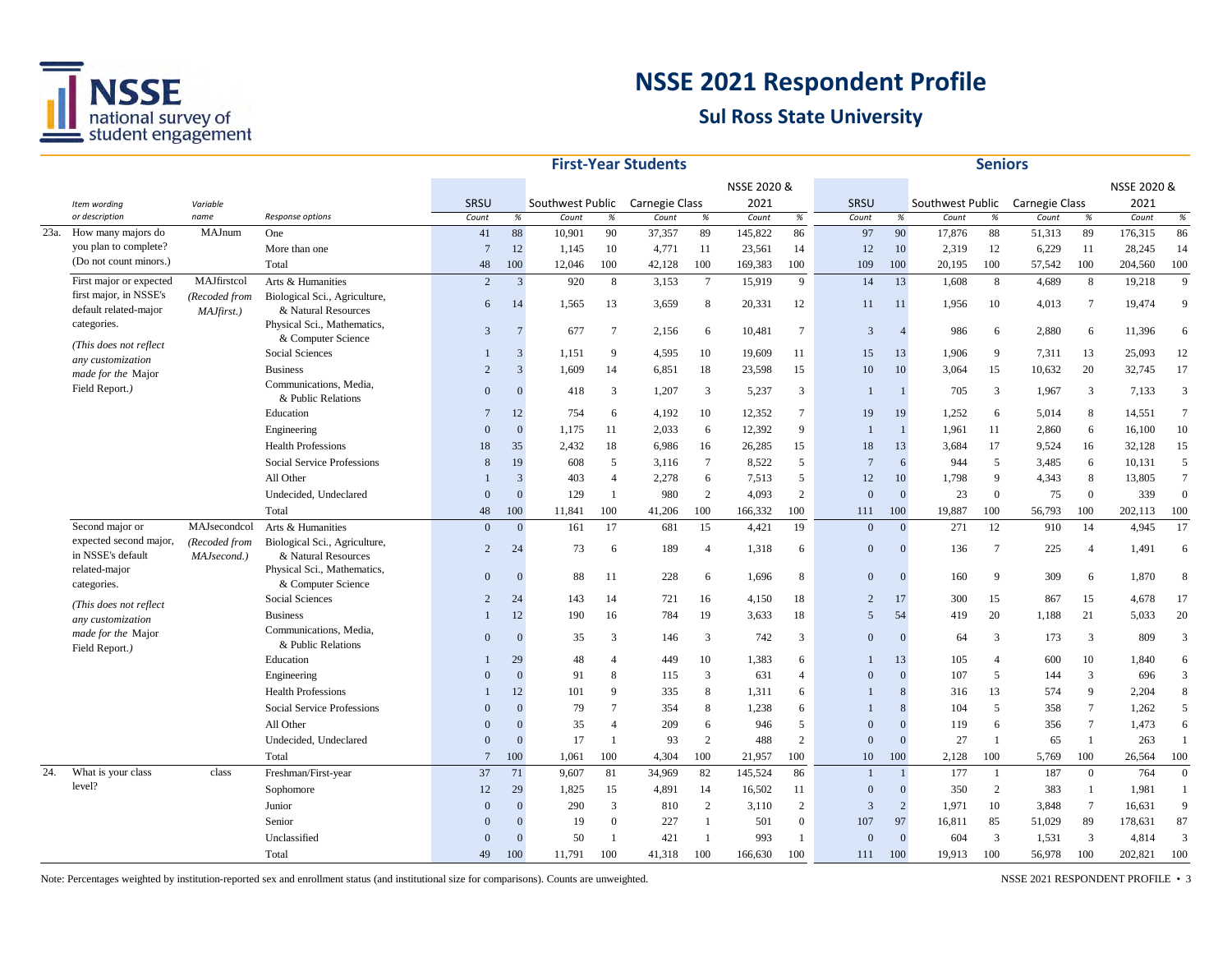

|     |                                                     |                                   |                                                                                      |                |                         |                                 |                | <b>First-Year Students</b> |                 |             |                  |                |                |                  | <b>Seniors</b> |                |                |             |                |
|-----|-----------------------------------------------------|-----------------------------------|--------------------------------------------------------------------------------------|----------------|-------------------------|---------------------------------|----------------|----------------------------|-----------------|-------------|------------------|----------------|----------------|------------------|----------------|----------------|----------------|-------------|----------------|
|     |                                                     |                                   |                                                                                      |                |                         |                                 |                |                            |                 | NSSE 2020 & |                  |                |                |                  |                |                |                | NSSE 2020 & |                |
|     | Item wording                                        | Variable                          |                                                                                      | SRSU           |                         | Southwest Public Carnegie Class |                |                            |                 | 2021        |                  | SRSU           |                | Southwest Public |                | Carnegie Class |                | 2021        |                |
|     | or description                                      | name                              | Response options                                                                     | Count          | $\%$                    | Count                           | $\%$           | Count                      | $\%$            | Count       | $\%$             | Count          | %              | Count            | $\%$           | Count          | $\%$           | Count       | $\%$           |
| 25. | How many courses (not                               | coursenum21                       | No courses                                                                           | $\Omega$       | $\overline{0}$          | 27                              | $\mathbf{0}$   | 106                        | $\overline{1}$  | 283         | $\boldsymbol{0}$ |                | $\mathbf{1}$   | 148              | 1              | 241            |                | 709         |                |
|     | credit hours) have you<br>taken at this institution | Comparison data                   | 1 course                                                                             |                | $\overline{\mathbf{3}}$ | 27                              | $\mathbf{1}$   | 173                        | $\overline{1}$  | 331         | -1               | $\mathbf{0}$   | $\Omega$       | 220              | $\overline{c}$ | 331            | 2              | 1,162       |                |
|     | this current school                                 | are limited to<br>NSSE 2021.)     | 2 courses                                                                            | 3              | 5                       | 60                              | $\mathbf{1}$   | 341                        | 3               | 801         | -1               | $\overline{4}$ | $\Delta$       | 469              | $\overline{4}$ | 794            | $\overline{4}$ | 2,743       | 3              |
|     | year?                                               |                                   | 3 courses                                                                            |                | 3                       | 78                              | 2              | 466                        | 3               | 950         | 2                | 11             | 11             | 668              | 6              | 1,087          | 5              | 3,553       | 5              |
|     |                                                     |                                   | 4 courses                                                                            | 3              | 8                       | 404                             | 6              | 1,257                      | 9               | 3,380       | 5                | 18             | 18             | 1,553            | 13             | 2,134          | 10             | 7,994       | 10             |
|     |                                                     |                                   | 5 courses                                                                            | 10             | 24                      | 620                             | 9              | 1,535                      | 10              | 4,868       | $\overline{7}$   | 15             | 14             | 1,222            | 10             | 1,809          | 8              | 7,358       | 9              |
|     |                                                     |                                   | 6 courses                                                                            | 10             | 14                      | 360                             | 6              | 1,239                      | 8               | 3,992       | 6                | 8              | $\alpha$       | 915              | 8              | 1,698          | 8              | 6,463       | $\overline{7}$ |
|     |                                                     |                                   | 7 courses                                                                            |                |                         | 248                             | $\overline{4}$ | 697                        | $\overline{4}$  | 2,546       | $\overline{4}$   | $\overline{A}$ | $\overline{4}$ | 620              | 5              | 1,142          | 5              | 4,828       | 5              |
|     |                                                     |                                   | 8 courses                                                                            | $\overline{2}$ | 5                       | 703                             | 10             | 1,481                      | 9               | 7,239       | 10               | 12             | $\mathbf{q}$   | 1,285            | 11             | 2,137          | 10             | 9,233       | 10             |
|     |                                                     |                                   | 9 courses                                                                            | $\overline{2}$ | $\overline{5}$          | 908                             | 13             | 1,602                      | 10              | 8,607       | 12               | 5              | $\overline{3}$ | 1,008            | 8              | 1,783          | 8              | 8,061       | 9              |
|     |                                                     |                                   | 10 courses                                                                           | 5              | 11                      | 1,421                           | 20             | 2,849                      | 16              | 13,892      | 19               | 8              | $\overline{7}$ | 1,070            | 8              | 2,129          | 9              | 9,499       | 11             |
|     |                                                     |                                   | 11 courses                                                                           | $\overline{2}$ | $\overline{3}$          | 776                             | 11             | 1,589                      | 8               | 8,538       | 12               | $\overline{2}$ | 2              | 455              | $\overline{4}$ | 1,006          | $\overline{4}$ | 4,569       | 5              |
|     |                                                     |                                   | 12 courses                                                                           | 3              | 8                       | 597                             | 8              | 1,536                      | 8               | 7,133       | 10               | 3              | 3              | 509              | $\overline{4}$ | 1,173          | 5              | 4,841       | 5              |
|     |                                                     |                                   | 13 courses                                                                           |                |                         | 255                             | $\overline{4}$ | 575                        | 3               | 2,999       | $\overline{4}$   | $\overline{2}$ | $\overline{c}$ | 199              | 2              | 480            | 2              | 1,817       | $\sqrt{2}$     |
|     |                                                     |                                   | 14 or more courses                                                                   | $\overline{5}$ | $\mathbf{q}$            | 386                             | 6              | 1,362                      | $7\phantom{.0}$ | 5,471       | $\tau$           | 17             | 13             | 1,823            | 15             | 4,166          | 18             | 14,166      | 16             |
|     |                                                     |                                   | Total                                                                                | 49             | 100                     | 6,870                           | 100            | 16,808                     | 100             | 71,030      | 100              | 110            | 100            | 12,164           | 100            | 22,110         | 100            | 86,996      | 100            |
| 26. | What types of courses                               | coursetype                        | Mostly in-person courses                                                             | 20             | 46                      | 402                             | 6              | 1,266                      | 6               | 6,034       | $7\phantom{.0}$  | 16             | 14             | 1,322            | 11             | 2,571          | 11             | 10,671      | 11             |
|     | have you taken at this<br>institution this current  | Comparison data<br>are limited to | Mostly remote courses (online, web-<br>based, Zoom, etc.)                            | 10             | 19                      | 4,012                           | 63             | 10,257                     | 68              | 42,182      | 65               | 63             | 58             | 7,792            | 68             | 14,046         | 68             | 52,495      | 65             |
|     | school year?                                        | NSSE 2021).                       | Mostly hybrid or blended courses that<br>combine in-person and remote<br>instruction | 11             | 22                      | 1,386                           | 19             | 3,112                      | 16              | 12,582      | 17               | 15             | 13             | 1,456            | 12             | 2,830          | 12             | 12,179      | 13             |
|     |                                                     |                                   | A balanced mix of the above course<br>types                                          | 6              | 13                      | 924                             | 12             | 1,779                      | 10              | 8,788       | 12               | 15             | 15             | 1,271            | 10             | 2,076          | 9              | 9,566       | -11            |
|     |                                                     |                                   | Total                                                                                | 47             | 100                     | 6,724                           | 100            | 16,414                     | 100             | 69,586      | 100              | 109            | 100            | 11,841           | 100            | 21,523         | 100            | 84,911      | 100            |
| 27. | What have most of your                              | grades                            | C- or lower                                                                          | $\mathbf{1}$   | $\overline{3}$          | 248                             | $\overline{2}$ | 927                        | 2               | 3,169       | 2                |                |                | 114              | 1              | 234            | $\overline{0}$ | 791         | $\Omega$       |
|     | grades been up to now                               |                                   | C                                                                                    |                | $\overline{3}$          | 267                             | $\overline{2}$ | 1,071                      | 3               | 3,558       | $\mathbf{2}$     | $\mathbf{1}$   |                | 278              | $\mathbf{1}$   | 942            | 2              | 2,782       |                |
|     | at this institution?                                |                                   | $C+$                                                                                 |                |                         | 480                             | $\overline{4}$ | 1,845                      | 5               | 5,991       | $\overline{4}$   | 3              | $\overline{3}$ | 697              | $\overline{4}$ | 2,123          | $\overline{4}$ | 6,183       | 3              |
|     |                                                     |                                   | $B-$                                                                                 | 3              | $\overline{7}$          | 692                             | 6              | 2,541                      | 6               | 8,965       | 5                | 6              | 5              | 1,118            | 6              | 3,271          | 6              | 10,040      | 5              |
|     |                                                     |                                   |                                                                                      | 6              | 18                      | 1,709                           | 14             | 6,725                      | 16              | 24,061      | 15               | 19             | 19             | 2,989            | 15             | 9,639          | 17             | 30,483      | 15             |
|     |                                                     |                                   | $B+$                                                                                 | 12             | 22                      | 2,219                           | 19             | 7,826                      | 19              | 29,014      | 17               | 17             | 14             | 3,655            | 19             | 10,693         | 19             | 36,349      | 18             |
|     |                                                     |                                   | А-                                                                                   | 12             | 18                      | 2,773                           | 23             | 9,027                      | 21              | 38,956      | 23               | 20             | 20             | 4,033            | 20             | 11,610         | 21             | 44,507      | 22             |
|     |                                                     |                                   | А                                                                                    | 13             | 26                      | 3,367                           | 30             | 11,244                     | 27              | 52,685      | 32               | 44             | 37             | 7,039            | 35             | 18,312         | 32             | 71,383      | 35             |
|     |                                                     |                                   | Total                                                                                | 49             | 100                     | 11,755                          | 100            | 41,206                     | 100             | 166,399     | 100              | 111            | 100            | 19,923           | 100            | 56,824         | 100            | 202,518     | 100            |
| 28. | Did you begin college                               | begincol                          | Started here                                                                         | 44             | 90                      | 10,214                          | 87             | 36,125                     | 86              | 149,586     | 89               | 53             | 48             | 7,038            | 36             | 24,601         | 42             | 107,842     | 52             |
|     | at this institution or                              |                                   | Started elsewhere                                                                    | $\overline{4}$ | 10                      | 1,465                           | 13             | 4,859                      | 14              | 16,021      | 11               | 58             | 52             | 12,726           | 64             | 31,952         | 58             | 93,607      | 48             |
|     | elsewhere?                                          |                                   | Total                                                                                | 48             | 100                     | 11,679                          | 100            | 40,984                     | 100             | 165,607     | 100              | 111            | 100            | 19,764           | 100            | 56,553         | 100            | 201,449     | 100            |
|     |                                                     |                                   |                                                                                      |                |                         |                                 |                |                            |                 |             |                  |                |                |                  |                |                |                |             |                |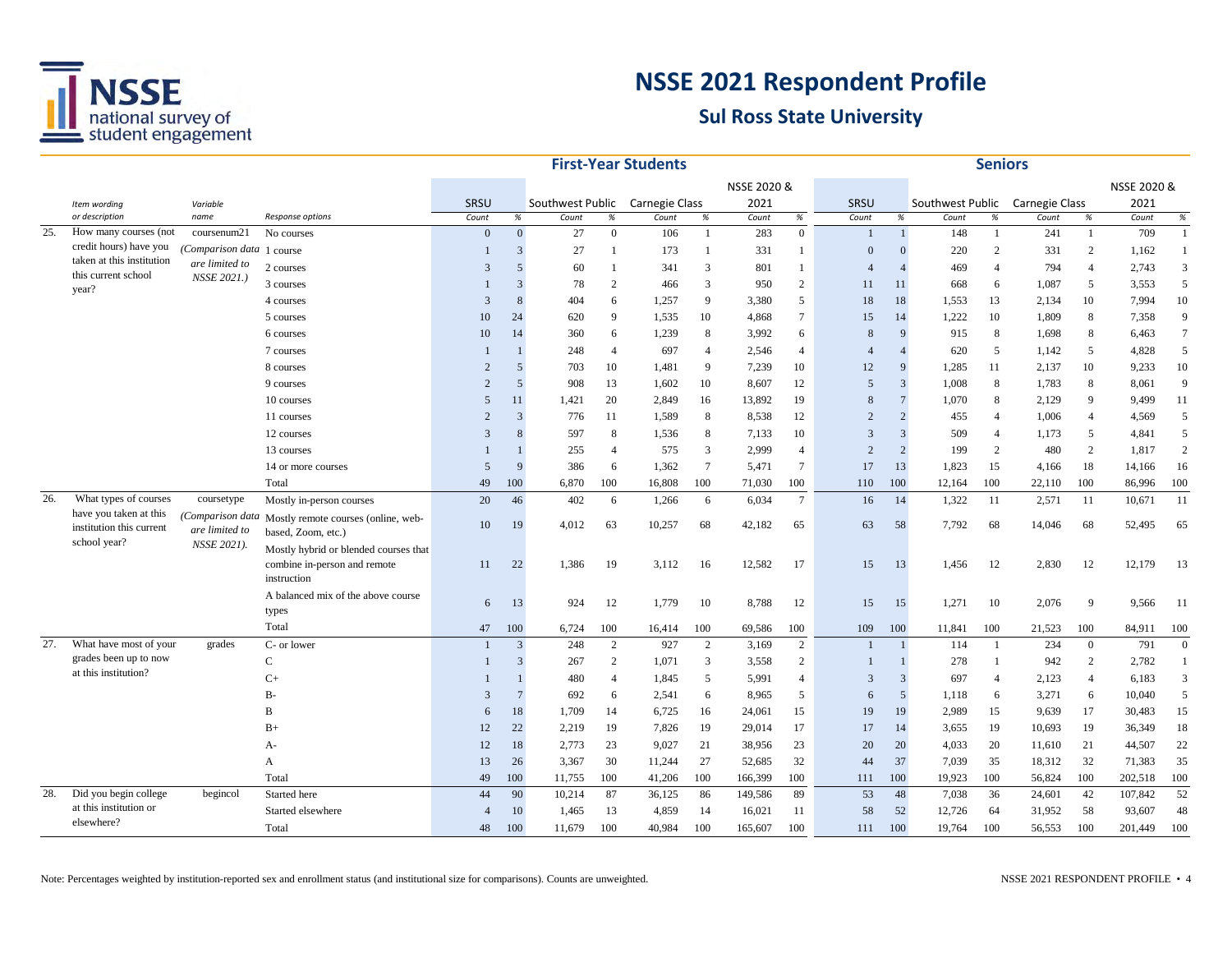

|     |                                                                       |               |                                                              |                 |                |                  |              | <b>First-Year Students</b> |                |             |                 |                |                |                  | <b>Seniors</b> |                       |                |             |                 |
|-----|-----------------------------------------------------------------------|---------------|--------------------------------------------------------------|-----------------|----------------|------------------|--------------|----------------------------|----------------|-------------|-----------------|----------------|----------------|------------------|----------------|-----------------------|----------------|-------------|-----------------|
|     |                                                                       |               |                                                              |                 |                |                  |              |                            |                | NSSE 2020 & |                 |                |                |                  |                |                       |                | NSSE 2020 & |                 |
|     | Item wording                                                          | Variable      |                                                              | SRSU            |                | Southwest Public |              | <b>Carnegie Class</b>      |                | 2021        |                 | SRSU           |                | Southwest Public |                | <b>Carnegie Class</b> |                | 2021        |                 |
|     | or description                                                        | name          | Response options                                             | Count           | $\%$           | Count            | $\%$         | Count                      | $\%$           | Count       | $\%$            | Count          | %              | Count            | $\%$           | Count                 | %              | Count       | $\%$            |
| 29. | Since graduating from                                                 | attend voc    | Vocational or technical school                               |                 |                | 295              | $\mathbf{3}$ | 2,073                      | 6              | 5,976       | $\overline{4}$  | 3              | $\overline{4}$ | 1,641            | 8              | 4,598                 | 9              | 13,671      | $\mathcal{I}$   |
|     | high school, which of                                                 | attend_com    | Community or junior college                                  | $7\phantom{.0}$ | 17             | 1,809            | 16           | 4,928                      | 13             | 16,167      | 10              | 68             | 63             | 12,776           | 64             | 30,467                | 54             | 85,581      | 44              |
|     | the following types of<br>schools have you<br>attended other than the | attend col    | 4-year college or university<br>other than this one          | 9               | 19             | 1,108            | 10           | 4,554                      | 12             | 14,961      | 10              | 32             | 30             | 6,133            | 31             | 14,945                | 28             | 51,234      | 26              |
|     | one you are now                                                       | attend none   | None                                                         | 31              | 64             | 8,401            | 71           | 30,267                     | 71             | 128,731     | 76              | 24             | 22             | 4,244            | 22             | 17,369                | 29             | 80,892      | 38              |
|     | attending? (Select all<br>that apply.)                                | attend other  | Other                                                        | $\mathcal{D}$   | $\overline{5}$ | 368              | 3            | 1,227                      | 3              | 4,682       | 3               | 3              | $\mathcal{D}$  | 612              | 3              | 1,774                 | $\overline{4}$ | 6,450       | 3               |
| 30. | What is the highest<br>level of education you                         | edaspire      | Some college but less than a<br>bachelor's degree            | 6               | 12             | 980              | 8            | 4,065                      | 11             | 13,101      | 8               | 9              | 8              | 2,012            | 10             | 5,020                 | 9              | 14,982      | 8               |
|     | ever expect to                                                        |               | Bachelor's degree (B.A., B.S., etc.)                         | 26              | 55             | 4,606            | 40           | 16,775                     | 42             | 61,661      | 38              | 46             | 43             | 7,120            | 36             | 21,056                | 38             | 71,129      | 36              |
|     | complete?                                                             |               | Master's degree (M.A., M.S., etc.)                           | 6               | 14             | 3,643            | 31           | 13,925                     | 33             | 57,177      | 34              | 38             | 35             | 7,095            | 36             | 21,909                | 38             | 76,990      | 37              |
|     |                                                                       |               | Doctoral or professional degree<br>(Ph.D., J.D., M.D., etc.) | 10              | 18             | 2,480            | 21           | 6,263                      | 14             | 33,733      | 20              | 17             | 14             | 3,664            | 18             | 8,843                 | 15             | 39,153      | 19              |
|     |                                                                       |               | Total                                                        | 48              | 100            | 11,709           | 100          | 41,028                     | 100            | 165,672     | 100             | 110            | 100            | 19,891           | 100            | 56,828                | 100            | 202,254     | 100             |
| 31. | What is the highest                                                   | parented      | Did not finish high school                                   |                 | $\mathbf{1}$   | 1,018            | 9            | 4,341                      | 11             | 10,092      | 6               | 21             | 21             | 2,353            | 12             | 6,696                 | 11             | 14,947      | $7\overline{ }$ |
|     | level of education                                                    |               | High school diploma or G.E.D.                                | 14              | 26             | 2,390            | 19           | 9,120                      | 23             | 28,316      | 17              | 32             | 29             | 4,258            | 21             | 12,861                | 23             | 37,726      | 19              |
|     | completed by either of<br>your parents (or those                      |               | Attended college, but did not<br>complete degree             | 6               | 13             | 1.356            | 11           | 4.607                      | 11             | 15,840      | 10              | 18             | 14             | 2.338            | 12             | 6,447                 | -11            | 20,108      | 10              |
|     | who raised you)?                                                      |               | Associate's degree (A.A., A.S., etc.)                        | $\Omega$        | $\Omega$       | 993              | 9            | 3,822                      | 9              | 14,142      | 9               | 10             | 10             | 1,928            | 9              | 6,070                 | 11             | 19,915      | 10              |
|     |                                                                       |               | Bachelor's degree (B.A., B.S., etc.)                         | 18              | 44             | 3,254            | 28           | 10,437                     | 25             | 47,964      | 29              | 22             | 21             | 5,120            | 26             | 13,991                | 25             | 56,836      | 28              |
|     |                                                                       |               | Master's degree (M.A., M.S., etc.)                           | 8               | 16             | 2,036            | 18           | 6,857                      | 16             | 36,289      | 22              | 5              |                | 2,896            | 15             | 8,153                 | 15             | 37,902      | 19              |
|     |                                                                       |               | Doctoral or professional degree<br>(Ph.D., J.D., M.D., etc.) | $\Omega$        |                | 625              | 6            | 1,730                      | $\overline{4}$ | 12,589      | $7\phantom{.0}$ | $\overline{2}$ |                | 919              | 5              | 2,335                 | $\overline{4}$ | 14,061      | $\overline{7}$  |
|     |                                                                       |               | Total                                                        | 47              | 100            | 11,672           | 100          | 40,914                     | 100            | 165,232     | 100             | 110            | 100            | 19,812           | 100            | 56,553                | 100            | 201,495     | 100             |
|     | First-generation status                                               | firstgen      | Not first-generation                                         | 26              | 60             | 5,915            | 52           | 19,024                     | 46             | 96,842      | 58              | 29             | 26             | 8,935            | 46             | 24,479                | 44             | 108,799     | 54              |
|     | (Neither parent holds a                                               | (Recoded from | First-generation                                             | 21              | 40             | 5,757            | 48           | 21,890                     | 54             | 68,390      | 42              | 81             | 74             | 10,877           | 54             | 32,074                | 56             | 92,696      | 46              |
|     | bachelor's degree.)                                                   | parented.)    | Total                                                        | 47              | 100            | 11,672           | 100          | 40,914                     | 100            | 165,232     | 100             | 110            | 100            | 19,812           | 100            | 56,553                | 100            | 201,495     | 100             |
| 32. | What is your gender                                                   | genderid      | Man                                                          | 18              | 59             | 3,741            | 41           | 12,548                     | 40             | 53,097      | 41              | 20             | 28             | 6,556            | 42             | 17,787                | 40             | 65,502      | 41              |
|     | identity?                                                             |               | Woman                                                        | 29              | 40             | 7.662            | 56           | 27,628                     | 58             | 108,647     | 56              | 90             | 72             | 12,802           | 55             | 37,495                | 58             | 130,940     | 56              |
|     |                                                                       |               | Another gender identity                                      | $\Omega$        | $\Omega$       | 155              | -1           | 424                        |                | 1,971       | -1              | $\Omega$       | $\Omega$       | 190              | -1             | 582                   | 1              | 2,410       |                 |
|     |                                                                       |               | I prefer not to respond                                      |                 |                | 151              |              | 462                        |                | 2,127       | -1              |                |                | 310              | $\overline{2}$ | 884                   | $\overline{c}$ | 3,142       | $\overline{2}$  |
|     |                                                                       |               | Total                                                        | 48              | 100            | 11,709           | 100          | 41,062                     | 100            | 165,842     | 100             | 111            | 100            | 19.858           | 100            | 56,748                | 100            | 201,994     | 100             |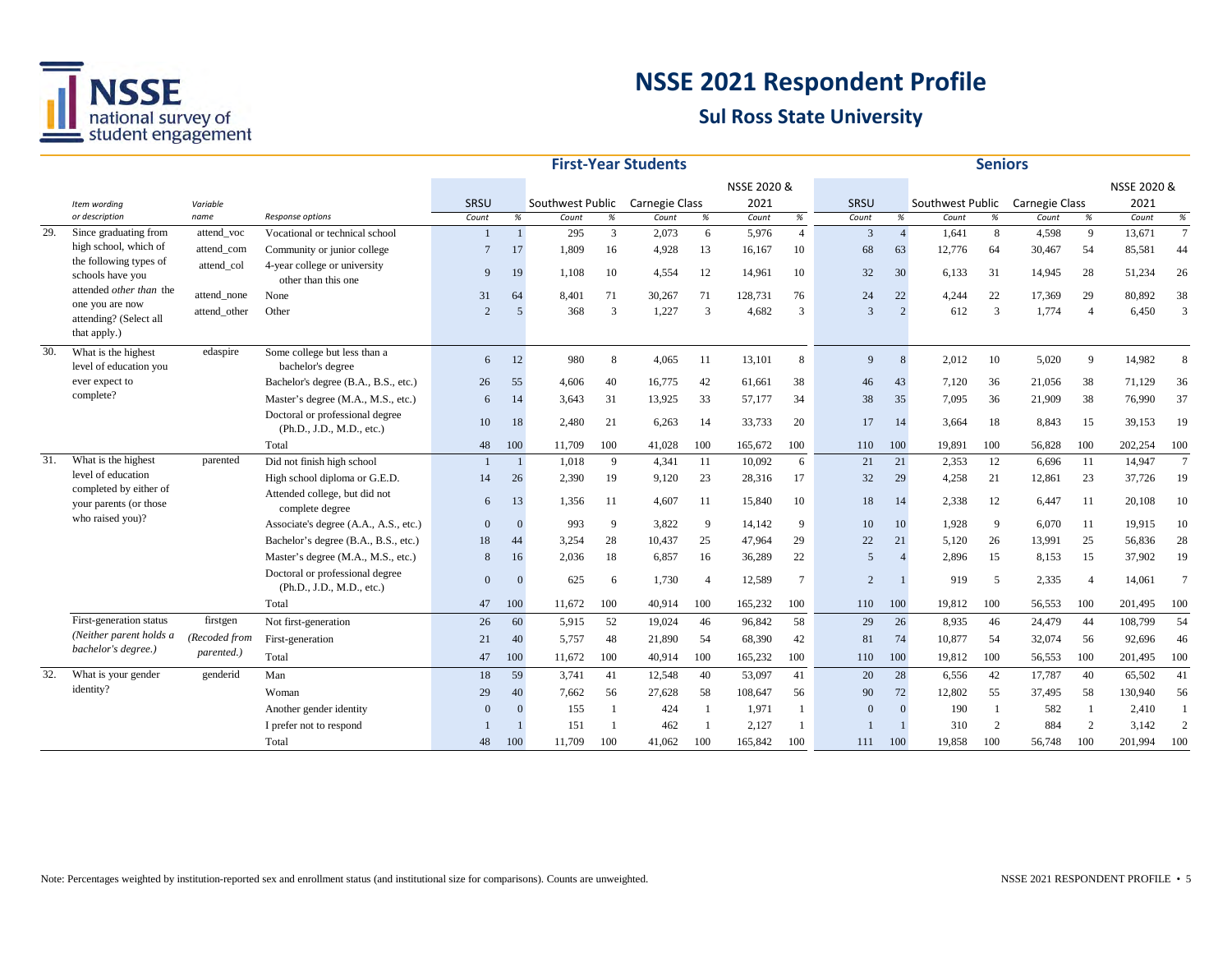

|     |                                                   |                          |                                     |                 |                 |                  |                | <b>First-Year Students</b> |                 |             |                |                |                |                  | <b>Seniors</b> |                |                |                |                |
|-----|---------------------------------------------------|--------------------------|-------------------------------------|-----------------|-----------------|------------------|----------------|----------------------------|-----------------|-------------|----------------|----------------|----------------|------------------|----------------|----------------|----------------|----------------|----------------|
|     |                                                   |                          |                                     |                 |                 |                  |                |                            |                 | NSSE 2020 & |                |                |                |                  |                |                |                | NSSE 2020 &    |                |
|     | Item wording                                      | Variable                 |                                     | SRSU            |                 | Southwest Public |                | Carnegie Class             |                 | 2021        |                | SRSU           |                | Southwest Public |                | Carnegie Class |                | 2021           |                |
|     | or description                                    | name                     | Response options                    | Count           | $\%$            | Count            | $\%$           | Count                      | %               | Count       | %              | Count          | $\%$           | Count            | $\%$           | Count          | %              | Count          | $\%$           |
|     | 33a. Are you an international                     | internat                 | N <sub>o</sub>                      | 40              | 86              | 11,227           | 95             | 39,615                     | 96              | 158,060     | 95             | 108            | 99             | 18,977           | 96             | 54,939         | 97             | 193,688        | 96             |
|     | student?                                          |                          | Yes                                 | $7\phantom{.0}$ | 14              | 451              | 5              | 1,345                      | $\overline{4}$  | 7,425       | 5              | $\overline{2}$ | $\mathbf{1}$   | 829              | $\overline{4}$ | 1,699          | 3              | 7,806          | $\overline{4}$ |
|     |                                                   |                          | Total                               | 47              | 100             | 11,678           | 100            | 40,960                     | 100             | 165,485     | 100            | 110            | 100            | 19,806           | 100            | 56,638         | 100            | 201,494        | 100            |
|     | [If answered "yes"]                               | countrycol               | Africa Sub-Saharan                  | $\Omega$        | $\Omega$        | 31               | 8              | 112                        | 13              | 502         | 9              | $\Omega$       | $\mathbf{0}$   | 79               | 9              | 130            | 10             | 527            | 8              |
|     | Country of citizenship,<br>collapsed into regions | (Recoded from            | Asia                                | $\Omega$        | $\Omega$        | 131              | 37             | 308                        | 31              | 2,902       | 45             | $\Omega$       |                | 279              | 37             | 610            | 42             | 3,217          | 47             |
|     | by NSSE. Responses to                             | <i>country.</i> )        | Canada                              | $\Omega$        | $\Omega$        | 10               | 2              | 37                         | 3               | 269         | $\overline{4}$ | $\Omega$       |                | $\overline{7}$   | -1             | 44             | 3              | 257            | 3              |
|     | country are in the data                           |                          | Europe                              | $\Omega$        | $\Omega$        | 49               | 11             | 240                        | 22              | 982         | 16             | $\mathbf{0}$   |                | 50               | 8              | 174            | 12             | 805            | 11             |
|     | file.                                             |                          | Latin America and Caribbean         | 5               | 100             | 132              | 32             | 263                        | 26              | 1.129       | 19             | 2              | 100            | 242              | 36             | 361            | 25             | 1,368          | 22             |
|     |                                                   |                          | Middle East and North Africa        | $\Omega$        | $\Omega$        | 24               | 9              | 39                         | $\overline{4}$  | 290         | 6              | $\Omega$       | $\Omega$       | 48               | 8              | 106            | 8              | 452            | 8              |
|     |                                                   |                          | Oceania                             | $\Omega$        | $\Omega$        | 3                | $\theta$       | 20                         | 2               | 116         | 2              | $\Omega$       | $\Omega$       | $\overline{2}$   | $\Omega$       | 12             | $\mathbf{1}$   | 120            |                |
|     |                                                   |                          | Unknown region/uncoded              | $\Omega$        | $\Omega$        |                  |                | 3                          | $\mathbf{0}$    | 6           | $\Omega$       | $\Omega$       |                | $\Omega$         | $\Omega$       |                | $\overline{0}$ | $\overline{4}$ | $\Omega$       |
|     |                                                   |                          | Total                               | 5               | 100             | 381              | 100            | 1,022                      | 100             | 6,196       | 100            | $\overline{2}$ | 100            | 707              | 100            | 1,438          | 100            | 6,750          | 100            |
| 34. | How would you                                     | re amind                 | American Indian or Alaska Native    | 2               | $7\phantom{.0}$ | 383              | 3              | 947                        | 2               | 3,404       | $\overline{2}$ | 3              | $\overline{4}$ | 687              | 3              | 1,247          | 2              | 3,960          | $\overline{2}$ |
|     | describe yourself?                                | re_asian                 | Asian                               | $\Omega$        | $\overline{0}$  | 1,130            | 11             | 3,959                      | 10              | 18,215      | 11             | $\Omega$       | $\theta$       | 1,954            | 10             | 5,941          | 10             | 20,615         | 10             |
|     | (Select all that apply.)                          | re black                 | <b>Black or African American</b>    | $\overline{2}$  | 5               | 1,590            | 12             | 5,024                      | 13              | 19,658      | 13             | $\overline{4}$ | 3              | 2,040            | 10             | 5,610          | 11             | 20,656         | 11             |
|     |                                                   | re latino                | Hispanic or Latina/o                | 37              | 78              | 4,526            | 38             | 9,963                      | 24              | 27,875      | 17             | 80             | 71             | 7,115            | 36             | 13,328         | 22             | 33,249         | 17             |
|     |                                                   | re_mena                  | Middle Eastern or N. African        | $\Omega$        | $\Omega$        | 181              | 2              | 561                        | -1              | 2,476       | $\overline{2}$ |                |                | 282              | $\overline{2}$ | 816            | -1             | 2,897          | $\overline{2}$ |
|     |                                                   | re_pacific               | Native Hawaiian/Other Pac. Islander | $\Omega$        | $\Omega$        | 85               |                | 567                        | $\overline{1}$  | 1,998       | -1             |                |                | 111              | -1             | 685            | $\overline{1}$ | 2,287          | 1              |
|     |                                                   | re_white                 | White                               | 17              | 32              | 5,637            | 49             | 23,604                     | 57              | 107,443     | 63             | 37             | 33             | 9,683            | 49             | 32,242         | 57             | 130,254        | 63             |
|     |                                                   | re another               | Another race or ethnicity           | $\Omega$        | $\Omega$        | 107              |                | 564                        | 2               | 2,102       | -1             | $\Omega$       | $\mathbf{0}$   | 268              | -1             | 900            | 2              | 2,905          | $\overline{2}$ |
|     |                                                   | re_pnr                   | I prefer not to respond             | $\mathbf{0}$    | $\overline{0}$  | 240              | 2              | 960                        | 3               | 3,731       | $\mathbf{2}$   | 2              | 3              | 638              | 3              | 2,012          | $\overline{4}$ | 6,578          | 3              |
|     | Racial or ethnic                                  | re_all19                 | American Indian or Alaska Native    | $\Omega$        | $\Omega$        | 100              | $\mathbf{1}$   | 201                        | -1              | 768         | $\overline{0}$ | $\Omega$       | $\overline{0}$ | 209              | $\mathbf{1}$   | 306            | $\mathbf{1}$   | 1,002          |                |
|     | identification                                    | (Items re amind          | Asian                               | $\Omega$        | $\Omega$        | 871              | 9              | 2,942                      | $7\phantom{.0}$ | 13,750      | 8              | $\Omega$       | $\overline{0}$ | 1,611            | 8              | 4,718          | 8              | 15,966         | 8              |
|     |                                                   | to re_pnr recoded        | <b>Black or African American</b>    | $\Omega$        | $\Omega$        | 1,223            | 9              | 3,853                      | 10              | 14,929      | 10             | 3              | $\overline{2}$ | 1,639            | 8              | 4,470          | 8              | 16,569         | $\mathbf{Q}$   |
|     |                                                   | where each<br>student is | Hispanic or Latina/o                | 28              | 60              | 3,126            | 26             | 7,625                      | 18              | 18,321      | 11             | 65             | 58             | 5,301            | 27             | 10,523         | 17             | 23,782         | 12             |
|     |                                                   | represented only         | Middle Eastern or N. African        | $\Omega$        | $\Omega$        | 93               |                | 313                        | $\overline{1}$  | 1,324       | $\mathbf{1}$   |                |                | 165              | -1             | 529            | $\overline{1}$ | 1,714          |                |
|     |                                                   | once)                    | Native Hawaiian/Other Pac. Islander | $\Omega$        | $\Omega$        | 24               | $\theta$       | 141                        | $\overline{0}$  | 504         | $\Omega$       |                |                | 20               | $\theta$       | 207            | $\overline{0}$ | 688            | $\overline{0}$ |
|     |                                                   |                          | White                               | 11              | 22              | 3,970            | 35             | 20,182                     | 49              | 92,467      | 54             | 23             | 20             | 7,465            | 38             | 28,107         | 50             | 114,945        | 56             |
|     |                                                   |                          | Another race or ethnicity           | $\Omega$        | $\Omega$        | 37               | $\overline{0}$ | 249                        | -1              | 879         | -1             | $\Omega$       | $\Omega$       | 121              | -1             | 463            | -1             | 1,425          |                |
|     |                                                   |                          | Multiracial                         | 9               | 19              | 1,981            | 17             | 4,470                      | 11              | 18,651      | 11             | 16             | 14             | 2,645            | 14             | 5,280          | 9              | 18,815         | 9              |
|     |                                                   |                          | I prefer not to respond             | $\Omega$        |                 | 240              | $\overline{2}$ | 960                        | 3               | 3,731       | $\overline{2}$ | $\overline{2}$ | 3              | 638              | 3              | 2,012          | $\overline{4}$ | 6,578          | 3              |
|     |                                                   |                          | Total                               | 48              | 100             | 11,665           | 100            | 40.936                     | 100             | 165,324     | 100            | 111            | 100            | 19.814           | 100            | 56,615         | 100            | 201,484        | 100            |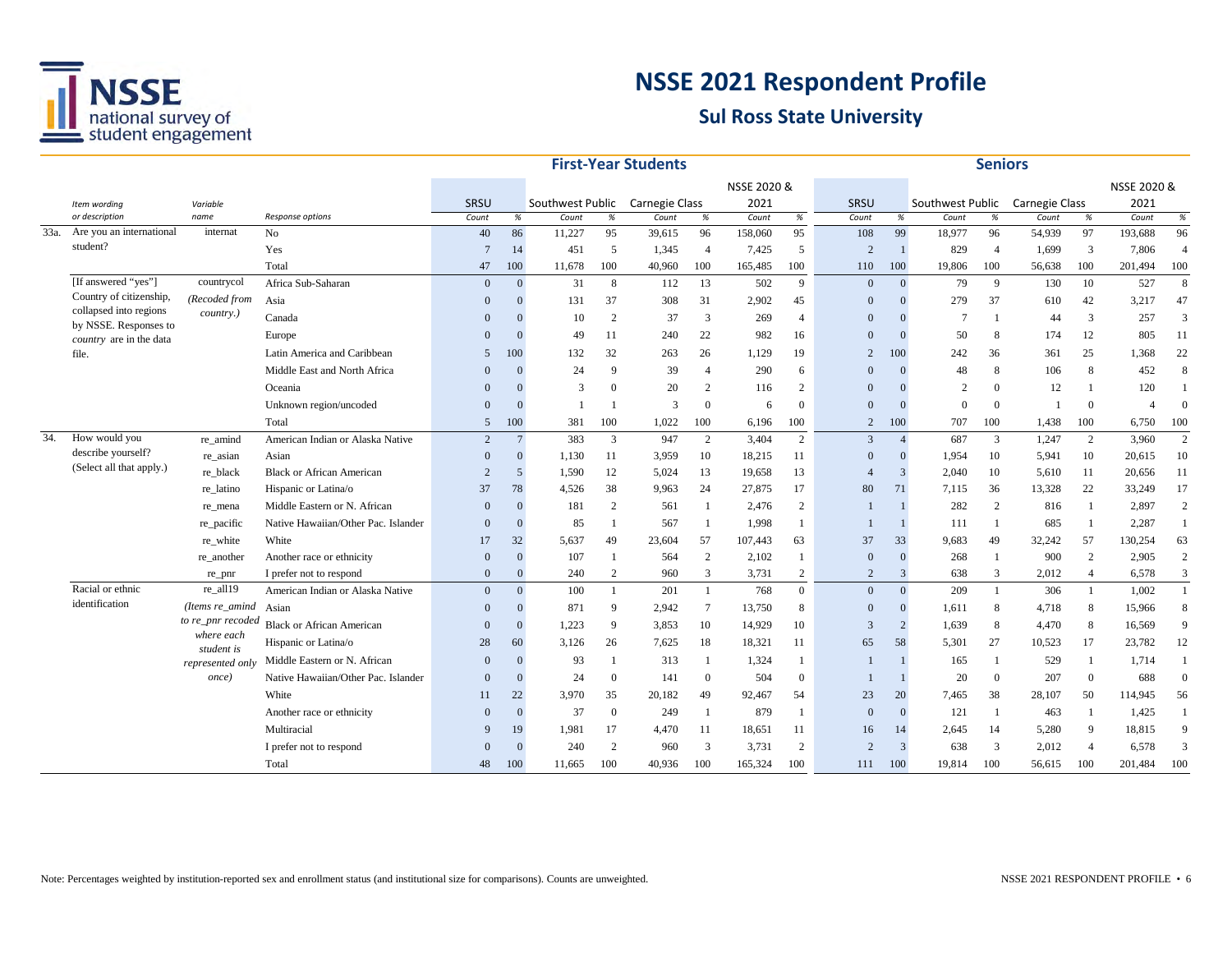

|     |                                                             |                      |                                                                            |                |                |                  |                 | <b>First-Year Students</b> |               |             |                |                |          |                  | <b>Seniors</b> |                |                 |             |                |
|-----|-------------------------------------------------------------|----------------------|----------------------------------------------------------------------------|----------------|----------------|------------------|-----------------|----------------------------|---------------|-------------|----------------|----------------|----------|------------------|----------------|----------------|-----------------|-------------|----------------|
|     |                                                             |                      |                                                                            |                |                |                  |                 |                            |               | NSSE 2020 & |                |                |          |                  |                |                |                 | NSSE 2020 & |                |
|     | Item wording                                                | Variable             |                                                                            | SRSU           |                | Southwest Public |                 | Carnegie Class             |               | 2021        |                | SRSU           |          | Southwest Public |                | Carnegie Class |                 | 2021        |                |
|     | or description                                              | name                 | Response options                                                           | Count          | $\%$           | Count            | $\%$            | Count                      | %             | Count       | $\%$           | Count          | %        | Count            | $\%$           | Count          | $\%$            | Count       | $\%$           |
| 35. | Are you a member of a                                       | greek                | No                                                                         | 48             | 100            | 10,845           | 93              | 38,755                     | 95            | 152,370     | 92             | 107            | 97       | 18,241           | 92             | 52,359         | 93              | 181,361     | 90             |
|     | social fraternity or                                        |                      | Yes                                                                        | $\Omega$       | $\overline{0}$ | 838              | $7\phantom{.0}$ | 2,182                      | 5             | 13,061      | 8              |                | 3        | 1,594            | 8              | 4,294          | $7\phantom{.0}$ | 20,315      | 10             |
|     | sorority?                                                   |                      | Total                                                                      | 48             | 100            | 11.683           | 100             | 40,937                     | 100           | 165,431     | 100            | 111            | 100      | 19,835           | 100            | 56,653         | 100             | 201,676     | 100            |
| 36. | Which of the following<br>best describes where              | living18             | Campus housing (other than a<br>fraternity or sorority house)              | 26             | 60             | 5,807            | 47              | 18,342                     | 41            | 96,896      | 55             | 20             | 16       | 1,261            | 6              | 5,677          | 9               | 30,992      | 13             |
|     | you are living while                                        |                      | Fraternity or sorority house                                               | $\mathbf{0}$   | $\Omega$       | 40               | $\overline{0}$  | 132                        | $\Omega$      | 810         | 1              | $\overline{0}$ | $\Omega$ | 59               | $\overline{0}$ | 248            | $\overline{0}$  | 1,957       |                |
|     | attending college?                                          |                      | House, apartment, or other residence<br>within walking distance to campus  | $\overline{4}$ |                | 856              | 7               | 2,139                      | 6             | 9,008       | 6              | 14             | 13       | 2,667            | 13             | 8,661          | 16              | 41,205      | 21             |
|     |                                                             |                      | House, apartment, or other residence<br>farther than walk. dist. to campus | 14             | 28             | 4.066            | 36              | 15,359                     | 39            | 44,769      | 29             | 68             | 64       | 12.951           | 66             | 34,762         | 61              | 106,450     | -54            |
|     |                                                             |                      | Not applicable: No campus, entirely<br>online program, etc.                | $\overline{2}$ | $\mathcal{R}$  | 814              | 9               | 4,613                      | 14            | 12,730      | 9              | 9              | 8        | 2,720            | 14             | 6,725          | 13              | 19,491      | 10             |
|     |                                                             |                      | Not applicable: Homeless or<br>in transition                               |                |                | 44               | $\overline{0}$  | 168                        | $\Omega$      | 519         | $\overline{0}$ | $\Omega$       | $\Omega$ | 86               | $\Omega$       | 287            |                 | 763         |                |
|     |                                                             |                      | Total                                                                      | 47             | 100            | 11,627           | 100             | 40,753                     | 100           | 164,732     | 100            | 111            | 100      | 19.744           | 100            | 56,360         | 100             | 200,858     | 100            |
| 37. | Are you a student-                                          | athlete              | No                                                                         | 35             | 73             | 11,082           | 96              | 37,640                     | 93            | 149,604     | 92             | 91             | 85       | 19,379           | 98             | 54,153         | 96              | 190,235     | 96             |
|     | athlete on a team                                           |                      | Yes                                                                        | 11             | 27             | 571              | $\overline{4}$  | 3,134                      | 7             | 15,222      | 8              | 18             | 15       | 364              | 2              | 2,277          | $\overline{4}$  | 10,756      | $\overline{4}$ |
|     | sponsored by your<br>institution's athletics<br>department? |                      | Total                                                                      | 46             | 100            | 11.653           | 100             | 40,774                     | 100           | 164,826     | 100            | 109            | 100      | 19.743           | 100            | 56,430         | 100             | 200.991     | 100            |
| 38. | Are you a current or                                        | veteran              | No                                                                         | 46             | 95             | 11,500           | 98              | 39,979                     | 97            | 161,725     | 98             | 109            | 97       | 18,614           | 93             | 53,492         | 93              | 191,509     | 94             |
|     | former member of the                                        |                      | Yes                                                                        | $\mathcal{D}$  | $\overline{5}$ | 148              | 2               | 795                        | $\mathcal{R}$ | 3,131       | 2              | $\overline{2}$ | 3        | 1,151            | $\tau$         | 2,947          | $7\phantom{.0}$ | 9,533       | 6              |
|     | U.S. Armed Forces.                                          |                      | Total                                                                      | 48             | 100            | 11,648           | 100             | 40,774                     | 100           | 164,856     | 100            | 111            | 100      | 19,765           | 100            | 56,439         | 100             | 201,042     | 100            |
|     | Reserves, or National<br>Guard?                             |                      |                                                                            |                |                |                  |                 |                            |               |             |                |                |          |                  |                |                |                 |             |                |
|     | 39a. Do you have a                                          | disability21         | N <sub>o</sub>                                                             | 40             | 85             | 5.588            | 81              | 13,374                     | 80            | 57,245      | 81             | 92             | 81       | 9,827            | 81             | 17.856         | 80              | 70,055      | 81             |
|     | disability or condition                                     | (Comparison data Yes |                                                                            |                | 14             | 936              | 14              | 2,424                      | 15            | 9,977       | 14             | 11             | 11       | 1,718            | 14             | 3,064          | 14              | 12,522      | 14             |
|     | that impacts your                                           | are limited to       | I prefer not to respond                                                    |                |                | 301              | 5               | 861                        | 6             | 3,272       | 5              | 8              | 8        | 554              | 5              | 1,042          | 5               | 3,863       | $\overline{2}$ |
|     | learning, working, or<br>living activities?                 | NSSE 2021).          | Total                                                                      | 48             | 100            | 6,825            | 100             | 16,659                     | 100           | 70,494      | 100            | 111            | 100      | 12,099           | 100            | 21,962         | 100             | 86,440      | 100            |
|     |                                                             |                      |                                                                            |                |                |                  |                 |                            |               |             |                |                |          |                  |                |                |                 |             |                |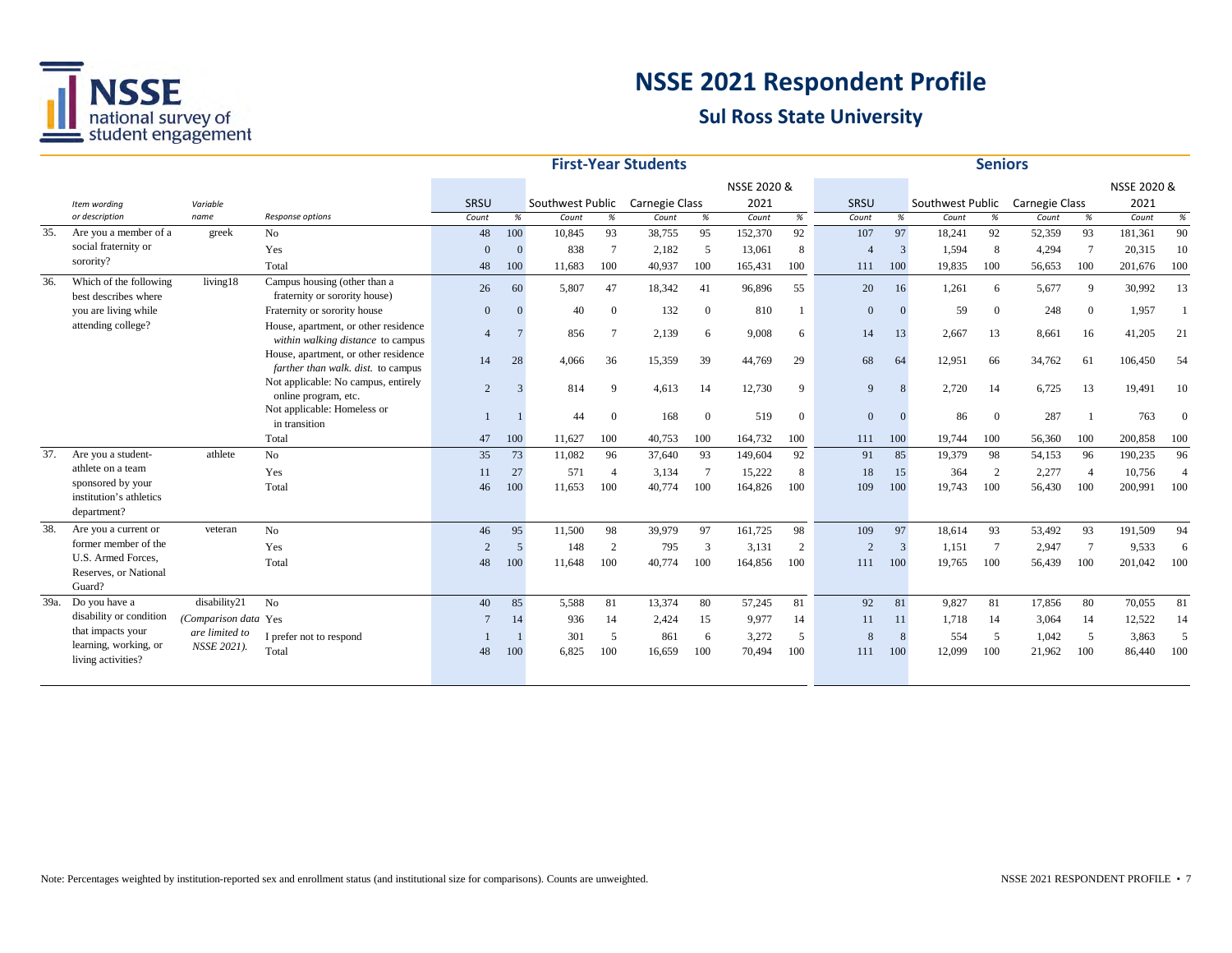

|                                                  |                |                                                                                                |                |              |                  |                | <b>First-Year Students</b> |                |             |                 |                |    |                  | <b>Seniors</b> |                |                |             |             |
|--------------------------------------------------|----------------|------------------------------------------------------------------------------------------------|----------------|--------------|------------------|----------------|----------------------------|----------------|-------------|-----------------|----------------|----|------------------|----------------|----------------|----------------|-------------|-------------|
|                                                  |                |                                                                                                |                |              |                  |                |                            |                | NSSE 2020 & |                 |                |    |                  |                |                |                | NSSE 2020 & |             |
| Item wording                                     | Variable       |                                                                                                | SRSU           |              | Southwest Public |                | Carnegie Class             |                | 2021        |                 | SRSU           |    | Southwest Public |                | Carnegie Class |                | 2021        |             |
| or description                                   | name           | Response options                                                                               | Count          | %            | Count            | $\%$           | Count                      | $\%$           | Count       | %               | Count          | %  | Count            | %              | Count          | %              | Count       | %           |
| b. [If answered "yes"]                           |                | <b>Sensory disability</b>                                                                      |                |              |                  |                |                            |                |             |                 |                |    |                  |                |                |                |             |             |
| Which of the following<br>impacts your learning, | dis_vision     | Blind or low vision                                                                            |                | 10           | 24               | $\overline{2}$ | 105                        | $\overline{4}$ | 356         | $\overline{4}$  |                | 12 | 66               | $\overline{4}$ | 118            | $\overline{4}$ | 360         |             |
| working, or living                               | dis hearing    | Deaf or hard of hearing                                                                        |                | 25           | 43               | 5              | 125                        | 6              | 380         | $\overline{4}$  |                | 6  | 111              | 8              | 165            | 6              | 586         |             |
| activities? (Select all                          |                | <b>Physical disability</b>                                                                     |                |              |                  |                |                            |                |             |                 |                |    |                  |                |                |                |             |             |
| that apply.)                                     | dis_walking    | Mobility condition that affects<br>walking                                                     | $\overline{0}$ | $\Omega$     | 36               | 5              | 177                        | 8              | 487         | 5               | $\mathbf{0}$   |    | 162              | -11            | 307            | 11             | 981         | $\mathbf Q$ |
| (Comparison data are<br>limited to NSSE 2021).   | dis_nonwalking | Mobility condition that does not<br>affect walking                                             | $\mathbf{0}$   | $\mathbf{0}$ | 11               |                | 70                         | $\overline{3}$ | 199         | $\overline{2}$  |                | 12 | 50               | 3              | 127            | 5              | 366         |             |
|                                                  | dis_speech     | Speech or communication disorder                                                               | $\overline{0}$ | $\Omega$     | 15               | 2              | 49                         | $\overline{2}$ | 154         | $\overline{2}$  | $\mathbf{0}$   |    | 29               | 2              | 56             | 2              | 218         |             |
|                                                  | dis brain      | Traumatic or acquired brain injury                                                             | $\overline{2}$ | 20           | 17               | 2              | 78                         | $\overline{4}$ | 191         | $\overline{2}$  | $\mathbf{0}$   |    | 70               | 5              | 134            | 5              | 443         |             |
|                                                  |                | Mental health or developmental<br>disability                                                   |                |              |                  |                |                            |                |             |                 |                |    |                  |                |                |                |             |             |
|                                                  | dis_anxiety    | Anxiety                                                                                        | $\overline{4}$ | 55           | 618              | 66             | 1,659                      | 68             | 6,700       | 65              | 3              | 23 | 1,106            | 63             | 1,980          | 64             | 8,172       | 64          |
|                                                  | dis_adhd       | Attention deficit or hyperactivity<br>disorder (ADD or ADHD)                                   | 2              | 35           | 408              | 44             | 872                        | 36             | 3,726       | 39              | 6              | 59 | 635              | 37             | 1,037          | 34             | 4,499       | 36          |
|                                                  | dis autism     | Autism spectrum                                                                                | $\Omega$       | $\Omega$     | 49               | 6              | 180                        | 9              | 674         | 8               | $\mathbf{0}$   |    | 104              | $\tau$         | 201            | 8              | 749         |             |
|                                                  | dis_depress    | Depression                                                                                     |                | 55           | 493              | 52             | 1,306                      | 54             | 5,245       | 52              | $\overline{4}$ | 29 | 912              | 53             | 1,620          | 54             | 6,687       | 53          |
|                                                  | dis othmental  | Another mental health or<br>developmental disability<br>(schizophrenia, eating disorder, etc.) | $\overline{0}$ | $\Omega$     | 170              | 19             | 483                        | 21             | 1,865       | 18              |                | 6  | 309              | 18             | 528            | 17             | 2,233       | -17         |
|                                                  |                | Another disability or condition                                                                |                |              |                  |                |                            |                |             |                 |                |    |                  |                |                |                |             |             |
|                                                  | dis_chronic    | Chronic medical condition (asthma,<br>diabetes, Crohn's disease, etc.)                         |                | 10           | 130              | 14             | 506                        | 21             | 1,795       | 18              | $\mathbf{0}$   |    | 384              | 22             | 684            | 22             | 2,643       | 21          |
|                                                  | dis_learning   | Learning disability                                                                            | $\overline{0}$ | $\mathbf{0}$ | 344              | 25             | 1,588                      | 31             | 6,700       | 31              | 2              | 24 | 584              | 24             | 2,289          | 30             | 8,064       | 29          |
|                                                  | dis intellect  | Intellectual disability                                                                        | $\Omega$       |              | 5                | $\Omega$       | 27                         |                | 70          |                 |                | 6  | 14               |                | 32             | -1             | 101         |             |
|                                                  | dis_notlisted  | Disability or condition not listed                                                             | $\overline{0}$ |              | 49               | 6              | 189                        | 9              | 639         | $7\phantom{.0}$ | 2              | 16 | 130              | -9             | 256            | 10             | 900         |             |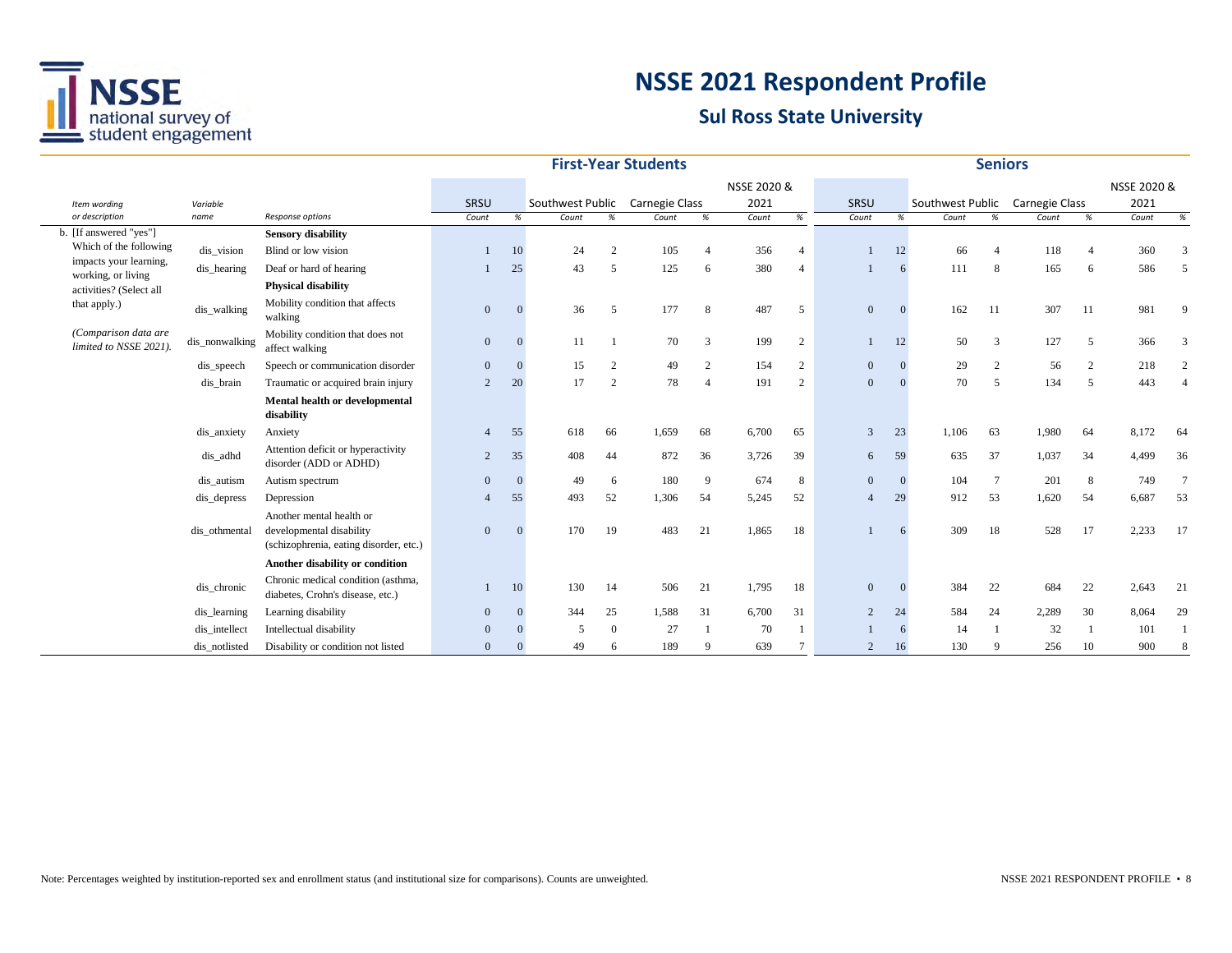

|     |                                                |                                                      |                                                                                                |                |                  |                                 |              | <b>First-Year Students</b> |                 |         |                  |              |                |                                 | <b>Seniors</b>   |                |                |         |                |
|-----|------------------------------------------------|------------------------------------------------------|------------------------------------------------------------------------------------------------|----------------|------------------|---------------------------------|--------------|----------------------------|-----------------|---------|------------------|--------------|----------------|---------------------------------|------------------|----------------|----------------|---------|----------------|
|     | Item wording<br>Variable                       |                                                      |                                                                                                |                |                  |                                 |              |                            | NSSE 2020 &     |         |                  |              |                |                                 |                  |                | NSSE 2020 &    |         |                |
|     |                                                |                                                      |                                                                                                | SRSU           |                  | Southwest Public Carnegie Class |              |                            |                 | 2021    |                  | SRSU         |                | Southwest Public Carnegie Class |                  |                |                | 2021    |                |
|     | or description                                 | name                                                 | Response options                                                                               | Count          | $\%$             | Count                           | $\%$         | Count                      | %               | Count   | $\%$             | Count        | %              | Count                           | $\%$             | Count          | $\%$           | Count   | $\%$           |
|     | Disability or condition                        | disability21_all                                     | Blind or low vision                                                                            | $\mathbf{0}$   | $\boldsymbol{0}$ | 6                               | $\mathbf{0}$ | 23                         | $\overline{0}$  | 70      | $\boldsymbol{0}$ | $\mathbf{0}$ | $\mathbf{0}$   | 12                              | $\mathbf{0}$     | 26             | $\mathbf{0}$   | 70      | $\overline{0}$ |
|     |                                                | (Items dis_vision                                    | Deaf or hard of hearing                                                                        |                | 3                | 15                              | $\Omega$     | 37                         | $\overline{0}$  | 132     | $\boldsymbol{0}$ |              |                | 33                              | $\mathbf{0}$     | 37             | $\overline{0}$ | 153     | $\overline{0}$ |
|     | (Comparison data are<br>limited to NSSE 2021). | to dis_notlisted<br>recoded where<br>each student is | Mobility condition that affects<br>walking                                                     | $\Omega$       | 0                | 10                              | $\Omega$     | 18                         | $\overline{0}$  | 76      | $\boldsymbol{0}$ | $\Omega$     | $\Omega$       | 17                              | $\overline{0}$   | 47             | $\overline{0}$ | 143     | $\Omega$       |
|     |                                                | represented only<br>once.)                           | Mobility condition that does not<br>affect walking                                             | $\mathbf{0}$   | $\overline{0}$   |                                 | $\Omega$     | 8                          | $\Omega$        | 24      | $\mathbf{0}$     | $\mathbf{0}$ | $\Omega$       | $\mathbf Q$                     | $\mathbf{0}$     | 15             | $\mathbf{0}$   | 44      | $\Omega$       |
|     |                                                |                                                      | Speech or communication disorder                                                               | $\Omega$       | 0                | $\overline{c}$                  | $\Omega$     | 2                          | $\mathbf{0}$    | 16      | $\mathbf{0}$     | $\Omega$     |                |                                 | $\Omega$         | $\overline{2}$ | $\Omega$       | 18      | $\Omega$       |
|     |                                                |                                                      | Traumatic or acquired brain injury                                                             | $\Omega$       |                  |                                 | $\Omega$     | 5                          | $\Omega$        | 16      | $\mathbf{0}$     | $\Omega$     | $\Omega$       | 4                               | $\Omega$         | 12             | $\overline{0}$ | 36      | $\Omega$       |
|     |                                                |                                                      | Anxiety                                                                                        |                |                  | 44                              | -1           | 130                        | $\overline{1}$  | 552     | -1               | $\Omega$     | $\Omega$       | 51                              | $\boldsymbol{0}$ | 127            | $\mathbf{1}$   | 552     |                |
|     |                                                |                                                      | Attention deficit or hyperactivity<br>disorder (ADD or ADHD)                                   |                |                  | 93                              |              | 135                        | -1              | 731     | -1               |              | $\overline{2}$ | 112                             | -1               | 173            |                | 832     | -1             |
|     |                                                |                                                      | Autism spectrum                                                                                | $\Omega$       |                  | 7                               | $\Omega$     | 31                         | $\mathbf{0}$    | 123     | $\mathbf{0}$     | $\Omega$     | $\Omega$       | 12                              | $\overline{0}$   | 34             | $\overline{0}$ | 125     | $\Omega$       |
|     |                                                |                                                      | Depression                                                                                     | $\Omega$       |                  | $\overline{7}$                  | $\Omega$     | 23                         | $\overline{0}$  | 125     | $\mathbf{0}$     | $\Omega$     |                | 26                              | $\mathbf{0}$     | 33             | $\mathbf{0}$   | 184     | $\Omega$       |
|     |                                                |                                                      | Another mental health or<br>developmental disability<br>(schizophrenia, eating disorder, etc.) | $\mathbf{0}$   |                  | 5                               | $\Omega$     | 20                         | $\overline{0}$  | 71      | $\mathbf{0}$     | $\Omega$     | $\Omega$       | 17                              | $\boldsymbol{0}$ | 28             | $\overline{0}$ | 117     |                |
|     |                                                |                                                      | Chronic medical condition (asthma,<br>diabetes, Crohn's disease, etc.)                         | $\mathbf{0}$   |                  | 30                              | $\theta$     | 72                         | $\mathbf{0}$    | 377     | -1               | $\mathbf{0}$ | $\Omega$       | 71                              | $\mathbf{1}$     | 120            | $\mathbf{1}$   | 560     |                |
|     |                                                |                                                      | Learning disability                                                                            | $\mathbf{0}$   |                  | 53                              |              | 96                         | $\mathbf{1}$    | 407     | -1               |              |                | 62                              | -1               | 122            | $\mathbf{1}$   | 436     |                |
|     |                                                |                                                      | Intellectual disability                                                                        | $\Omega$       |                  | $\Omega$                        | $\theta$     | 3                          | $\overline{0}$  | 5       | $\mathbf{0}$     |              |                | $\overline{2}$                  | $\mathbf{0}$     | $\overline{4}$ | $\mathbf{0}$   | 11      | $\Omega$       |
|     |                                                |                                                      | Disability or condition not listed                                                             | $\Omega$       |                  | 5                               | $\theta$     | 37                         | $\overline{0}$  | 139     | $\overline{0}$   | $\Omega$     | $\overline{0}$ | 30                              | $\overline{0}$   | 39             | $\overline{0}$ | 192     | $\Omega$       |
|     |                                                |                                                      | Multiple disabilities or conditions                                                            |                | 8                | 651                             | 10           | 1,764                      | 11              | 7,040   | 10               | 7            | 6              | 1,245                           | 10               | 2,217          | 11             | 8,951   | 10             |
|     |                                                |                                                      | No disability or condition                                                                     | 40             | 85               | 5,588                           | 81           | 13,374                     | 80              | 57,245  | 81               | 92           | 81             | 9,827                           | 81               | 17,856         | 81             | 70,055  | 81             |
|     |                                                |                                                      | Prefer not to respond                                                                          |                |                  | 301                             | 5            | 861                        | 6               | 3,272   | 5                |              | 8              | 554                             | 5                | 1,042          | 5              | 3,863   | 5              |
|     |                                                |                                                      | Total                                                                                          | 48             | 100              | 6,819                           | 100          | 16,639                     | 100             | 70,421  | 100              | 111          | 100            | 12,085                          | 100              | 21,934         | 100            | 86,342  | 100            |
| 40. | Which of the following                         | sexorient17                                          | Straight (heterosexual)                                                                        | 36             | 77               | 9,055                           | 78           | 32,881                     | 81              | 130,591 | 80               | 94           | 84             | 15,841                          | 80               | 45,978         | 81             | 161,521 | 81             |
|     | best describes your                            |                                                      | Bisexual                                                                                       | 6              | 10               | 1,091                           | 9            | 3,308                      | $7\phantom{.0}$ | 14,352  | 8                | 7            | 6              | 1,414                           | $\tau$           | 3,709          | 6              | 14,571  | $\tau$         |
|     | sexual orientation?                            |                                                      | Gay                                                                                            | $\Omega$       | 0                | 190                             | 2            | 506                        | 2               | 2,250   | $\overline{c}$   |              | $\overline{2}$ | 368                             | 2                | 901            | 2              | 3,458   | 2              |
|     |                                                |                                                      | Lesbian                                                                                        |                |                  | 197                             | 2            | 569                        | $\overline{1}$  | 2,390   | -1               | $\Omega$     | $\theta$       | 262                             | -1               | 760            | $\mathbf{1}$   | 2,706   | $\mathbf{1}$   |
|     |                                                |                                                      | Oueer                                                                                          | $\Omega$       |                  | 123                             | -1           | 378                        | -1              | 2,027   | -1               | $\Omega$     | $\Omega$       | 194                             | -1               | 647            | -1             | 2,897   | 1              |
|     |                                                |                                                      | Questioning or unsure                                                                          | $\Omega$       | 0                | 260                             | 2            | 679                        | 2               | 3,309   | $\overline{c}$   |              |                | 222                             | 1                | 583            | 1              | 2,438   | $\mathbf{1}$   |
|     |                                                |                                                      | Another sexual orientation                                                                     | $\overline{2}$ | 5                | 187                             | 2            | 587                        | $\overline{1}$  | 2,572   | $\overline{c}$   |              |                | 258                             | 1                | 748            | -1             | 2,861   | $\mathbf{1}$   |
|     |                                                |                                                      | I prefer not to respond                                                                        | 3              | 6                | 549                             | 5            | 1,964                      | 5               | 7,582   | 5                | 6            | 6              | 1,213                           | 6                | 3,163          | 6              | 10,708  | 5              |
|     |                                                |                                                      | Total                                                                                          | 48             | 100              | 11,652                          | 100          | 40,872                     | 100             | 165,073 | 100              | 110          | 100            | 19,772                          | 100              | 56,489         | 100            | 201,160 | 100            |